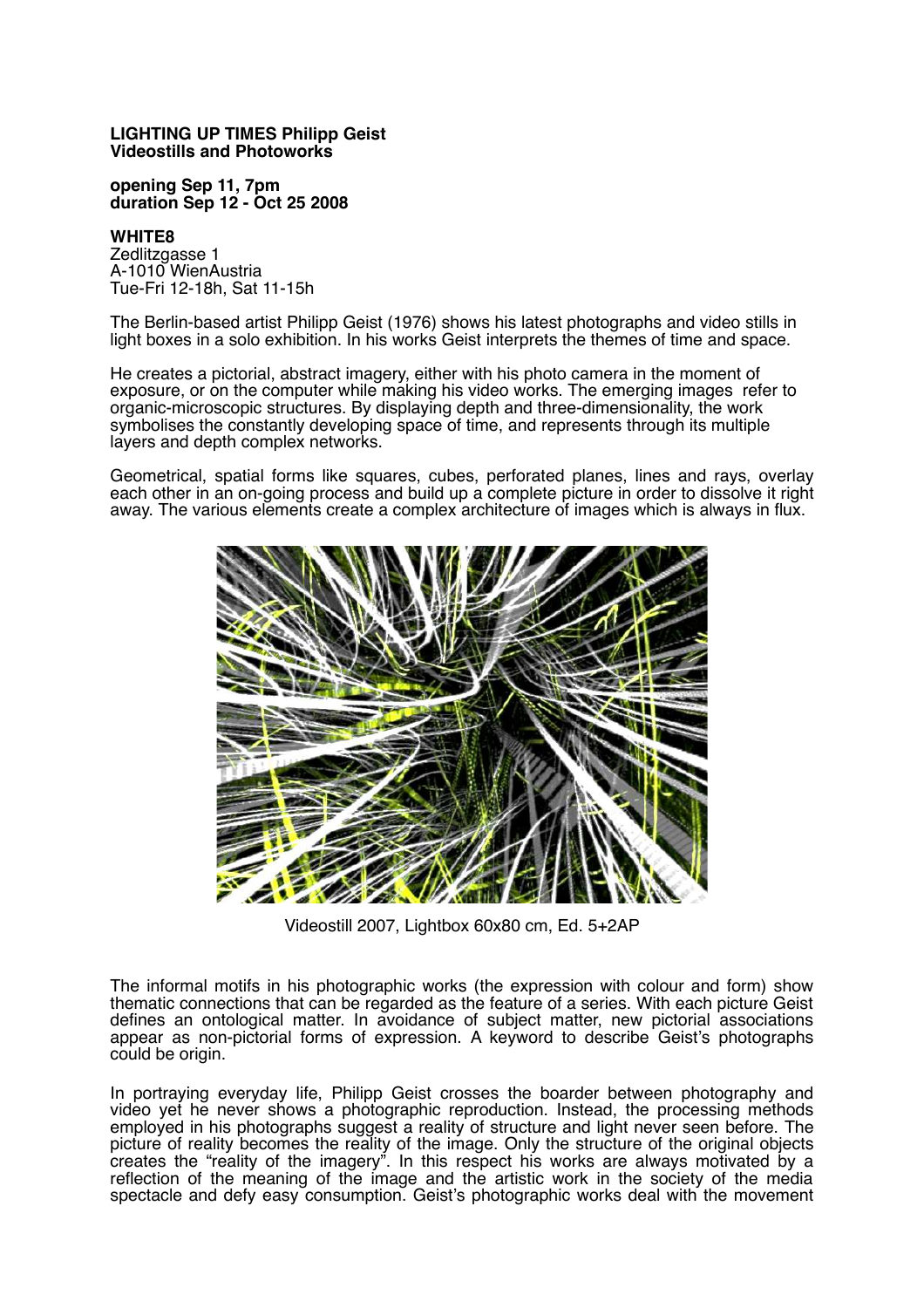from the immaterial to the material, from the invisible to the visible.

Geist makes use of analogue and digital photography. He exploits the whole spectrum of today's technical possibilities. Nevertheless, it can be said that his imagery works against the apparatus whose principle function is to capture realism whilst still facilitating something like the aura of the reproducible image. For Philipp Geist art, image and form deal with memory. These images cannot be sharp and clear. They are reproductions; in the way all images are, despite the fact of the never-ending mutability of the digital image. This is where the challenge for Geist lies. Through this challenge he creates in his work an ever increasing fracturing between time and space but at the same time, time and space are meaningless and become displaced.



Photo Work - Lightbox, 2005, 60x80 cm, 5 Ed. +2AP.

The found structures appear like cryptic signs, like animated beings with anthropological roots. Many of his "abstract" photographs still show a connection with nature. In this respect nature becomes the cause and a constant source for the inspiration of Geist's imagery. The artist allocates a corresponding form to everything captured and is anxious to put his emotions into them.



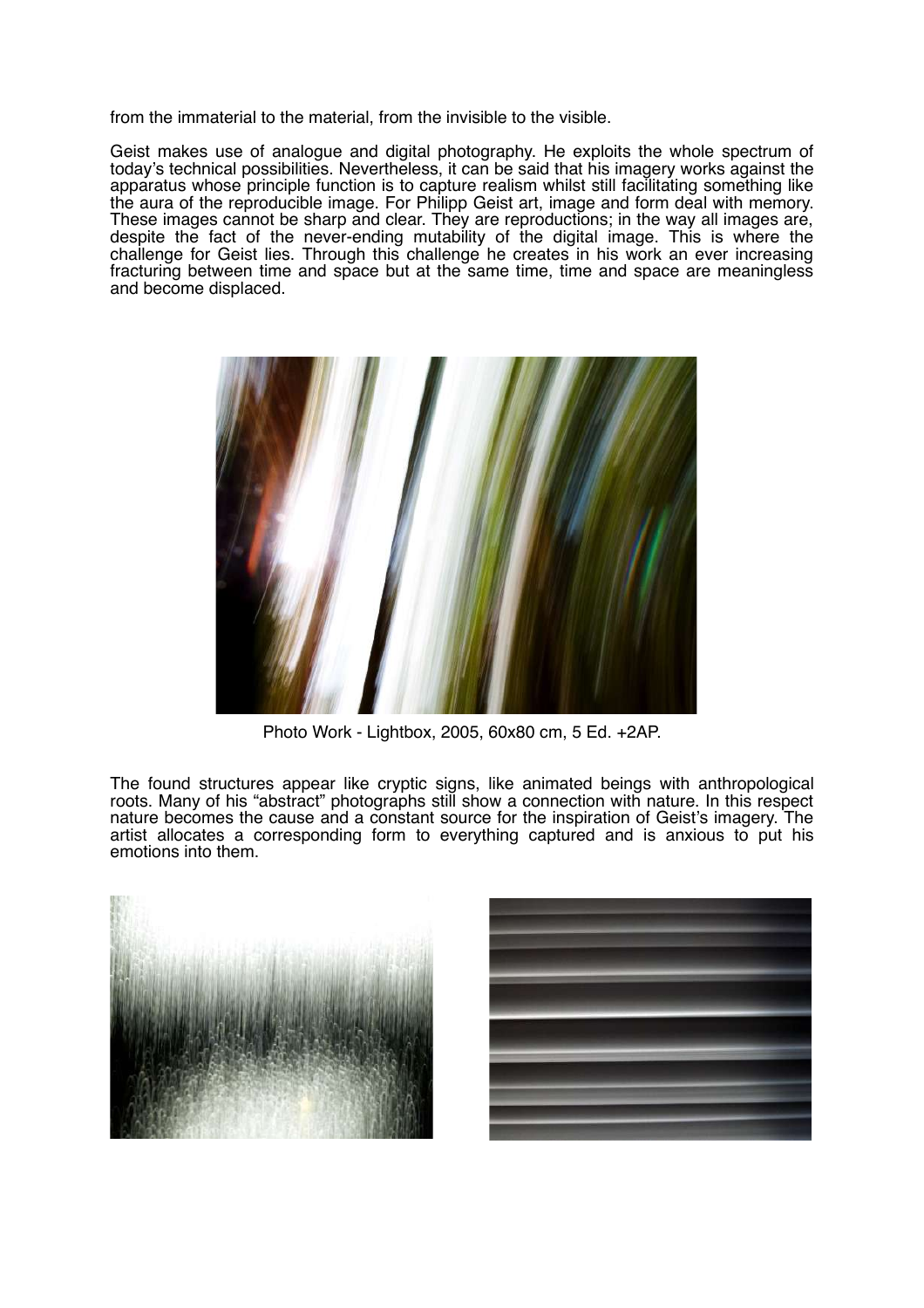

untitled (362), C-Print on Alu-Dibond, 110 x 165 cm, Ed. 3 +2AP, 1997



untitled (04\_013), C-Print on Alu-Dibond, 52,5 x 70cm, Ed. 5 +2AP, 2004